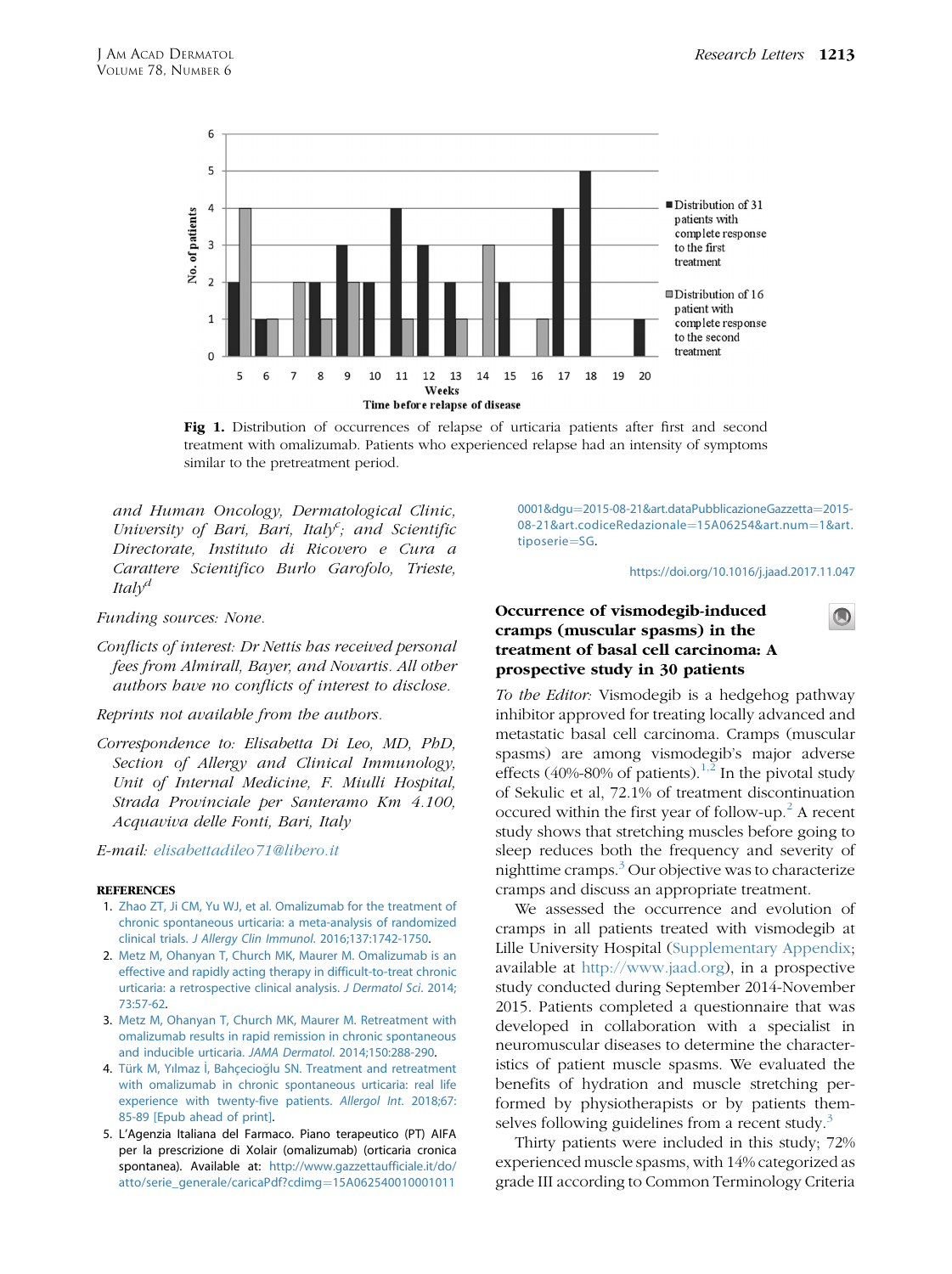| Table I. Comparison of muscle spasm characteristics |
|-----------------------------------------------------|
|-----------------------------------------------------|

| Characteristics                                             | Present study      | STEVIE $20151$   | Sekulic 2012 and $2015^2$                                                                         |
|-------------------------------------------------------------|--------------------|------------------|---------------------------------------------------------------------------------------------------|
| Treatment dosage                                            | 150 mg daily       | 150 mg daily     | 150 mg daily                                                                                      |
| No. patients                                                | 30                 | 499              | 96                                                                                                |
| Age, y                                                      | 73.6               | 72               | 62                                                                                                |
| All grades, % (n)                                           | 72.4 (21/29*)      | 64               | 68                                                                                                |
| Time to onset, mo, median (range)                           | $2.0(0.69-6.87)$   | 2.83 (2.30-3.68) | 1.89 (1.35-2.73)                                                                                  |
| CTCAE grade I, % (n)                                        | 31.0(9)            | 33               | 48                                                                                                |
| Time to onset grade I muscle spasms, mo, median (range)     | $2.27(0.8-6.7)$    |                  |                                                                                                   |
| Time to onset (first muscle spasms), mo, median (range)     | $2.17(0.9-6.9)$    |                  |                                                                                                   |
| CTCAE grade II, $% (n)$                                     | 27.6(8)            | 23               | 16                                                                                                |
| Time to onset grade II muscle spasms, mo, median (range)    | $3.2(0.9-6.5)$     |                  |                                                                                                   |
| Time to onset (first muscle spasms), mo, median (range)     | $2.27(0.9-4.6)$    |                  |                                                                                                   |
| CTCAE grade III, $% (n)$                                    | 13.4(4)            | 8                | $\overline{4}$                                                                                    |
| Time to onset grade III muscle spasms, mo, median (range)   | 4.14 (2.8-5.5)     |                  |                                                                                                   |
| Time to onset (first muscle spasms), mo (range)             | $1.41(0.8-2.8)$    |                  |                                                                                                   |
| Discontinuation, % (n or n/total)                           |                    |                  |                                                                                                   |
| All patients                                                | 65.5 (19)          | 80 (400)         | 72.1 (75)                                                                                         |
| No muscle spasms                                            | 22(2/9)            |                  |                                                                                                   |
| With muscle spasms                                          | 81 (17/21)         |                  |                                                                                                   |
| Grade I                                                     | 78 (7/9)           |                  |                                                                                                   |
| Grade $   +    $                                            | 83 (10/12)         |                  |                                                                                                   |
| P value                                                     | .031               |                  |                                                                                                   |
| Exposure to vismodegib, mo, median (range)                  | $6.2$ (0.59-10.97) | 8.4              | 13.3, metastatic basal cell<br>carcinoma cohort; 12.7,<br>advanced basal cell<br>carcinoma cohort |
| Discontinuation rate due to side effect, % (n/total or n)   | 63 (12/19)         | 36 (180)         | 17.3(18)                                                                                          |
| Discontinuation rate due to muscle spasms, % (n/total or n) | 31(6/19)           | 9(44)            |                                                                                                   |

CTCAE, Common Terminology Criteria for Adverse Events.

\*Data were missing for one patient.

for Adverse Events. The median duration (range) of treatment with vismodegib was 6.2 (0.59-10.97) months. Nineteen patients (65.5%) discontinued treatment during the year following the initiation. Seventeen of these 19 (89%) presented with muscle spasms; 12 patients stopped treatment because of adverse events and 6 because of cramps. We found a significant difference in vismodegib discontinuation ratios between patients with and without muscles spasms ( $P = .0311$ ). Patients usually stopped treatment after 6 months because of good response or the occurrence of toxicity. Sekulic et al observed a lower discontinuation rate related to adverse events (17%), but 23% had stopped treatment following their own judgment.<sup>[2](#page-3-0)</sup> Side effects could have been one of the reasons. In our study, muscle spasms appeared, on average, 2 months after treatment initiation. Patients with higher-grade muscle spasms had earlier and rapidly worsening symptoms (Table I; Supplementary Appendix). $1,2$ 

Among the 19 patients suffering from muscle spasms, 13 agreed to complete the questionnaire, and results were heterogeneous. Muscle spasms affected lower (92%) and upper (53.8%) limbs, occurred at night (84.6%), at rest (75%), and affected daily activities. Symptoms were described as painful peaks (84.6%). Thirty-eight percent suffered on a daily basis and 23.1% several times a week. [\(Table II](#page-2-0)). $4,5$ 

Eight patients with muscle spasms persisting for  $>1$  month were prescribed stretching [\(Supplemental Fig 1](#page-5-0), A-C; available at [http://](http://www.jaad.org) [www.jaad.org\)](http://www.jaad.org) and hydration. Six of these patients (75%) improved; 5 patients had a grade decrease from II to I, and 1 patient expressed general improvement. Vismodegib was continued. No treatment (magnesium, baclofen, gabapentine, quinine benzoate) had a significant effect on muscle spasms. Patients in our cohort were mainly  $>60$  years of age and on multiple medications. Managing cramps with stretching exercises without additional medications can help prevent other drug-induced toxicity and interactions in elderly patients.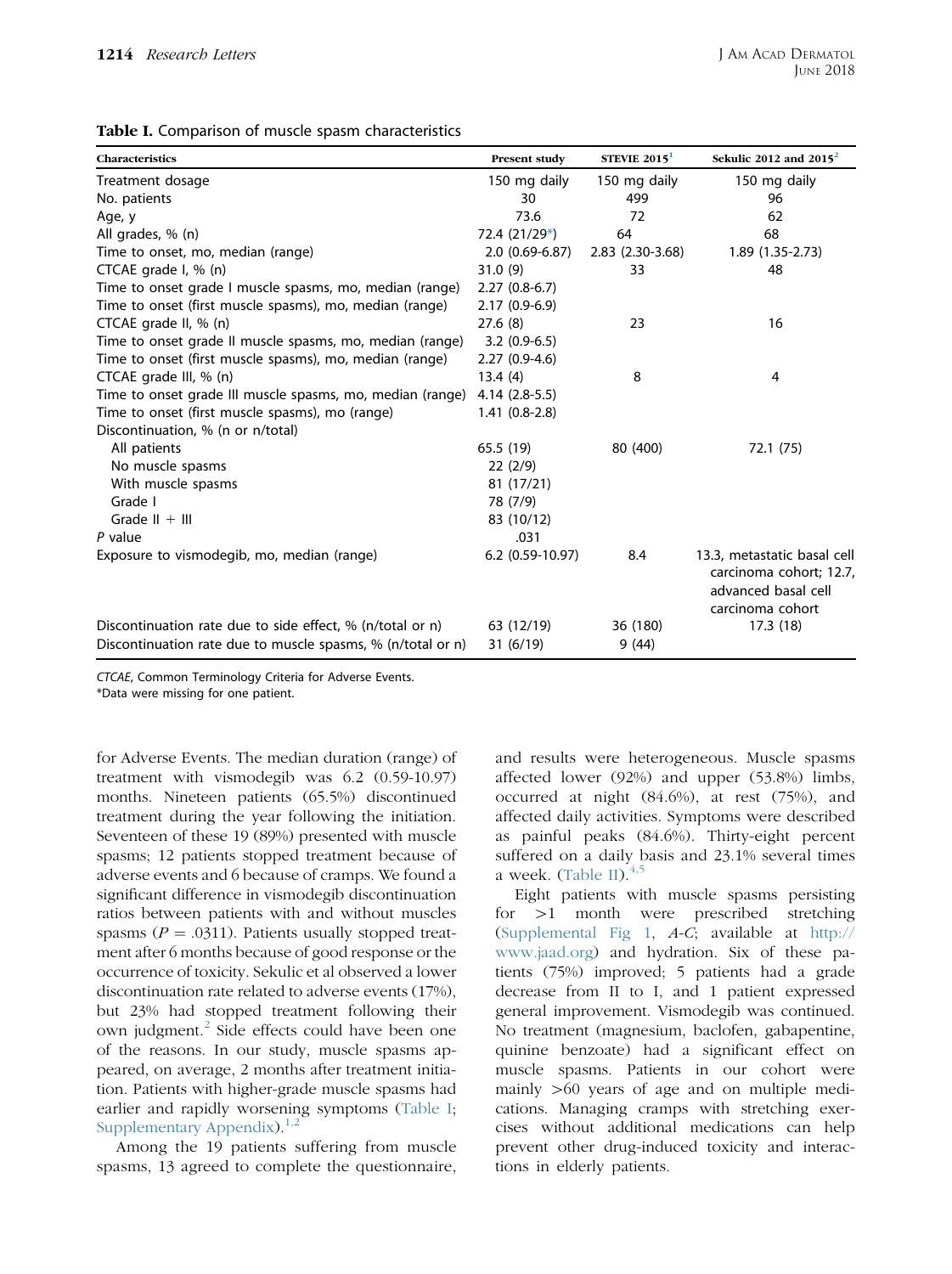| Characteristics                                                         | Primary muscles cramps <sup>4</sup>                                            | Statin-induced cramps <sup>5</sup>                                                                           |                                                                  |
|-------------------------------------------------------------------------|--------------------------------------------------------------------------------|--------------------------------------------------------------------------------------------------------------|------------------------------------------------------------------|
| Age, y, average                                                         | All                                                                            | 58.7                                                                                                         | 72.4                                                             |
| Type of symptoms                                                        |                                                                                | Highly heterogeneous                                                                                         | Some similarities                                                |
| Frequency of muscle cramps                                              | Unknown                                                                        | Low (could be<br>underestimated); 1%-5%<br>in controlled clinical trials;<br>29% in observational<br>cohorts | 70%                                                              |
| Musculoskeletal pain before<br>treatment with statin/<br>vismodegib (%) |                                                                                | Common but usually<br>different types of<br>symptoms (84.1)                                                  | None                                                             |
| Elevation of CK level                                                   | No                                                                             | Rare                                                                                                         | 1 patient                                                        |
| Time symptoms appeared                                                  | At night                                                                       |                                                                                                              | 84.62% at night; 30.7%<br>in morning; 2% in<br>afternoon         |
| Time to onset                                                           |                                                                                | 1 mo                                                                                                         | $2 \text{ mo}$                                                   |
| Affected muscles                                                        | Calf muscles: feet and root<br>of lower limbs                                  | Widespread; lower limbs<br>(thighs, calves)                                                                  | 92.3% lower limbs;<br>53.8% upper limbs                          |
| Intensity                                                               | Unbearable                                                                     |                                                                                                              | 7.5 (VAS)                                                        |
| Triggering factor                                                       | Still underexplored, posture,<br>exercise                                      | 41% yes; 53% unusual<br>physical exertion;<br>30% taking new<br>medication                                   | Not found                                                        |
| Duration                                                                | Possibly several hours                                                         | Continuous intermittent<br>pain                                                                              | 15-30 min 46%; <5 min<br>15%; continuous 9%                      |
| Frequency                                                               |                                                                                |                                                                                                              | 38% daily basis; 23.1%<br>several times a week:<br>15.4% 1X/week |
| Occurrence                                                              | During sleep                                                                   | 38% during daily<br>activities                                                                               | 75% at rest                                                      |
| Impact on daily activities, %                                           | Rarely affects daily activities                                                | 4                                                                                                            | 46                                                               |
| Associated pain                                                         | No                                                                             | <b>Tendonitis</b>                                                                                            | No                                                               |
| Drug therapies efficiency                                               | Unproven                                                                       | Unproven                                                                                                     | No improvement                                                   |
| Management of muscle<br>symptoms                                        | Stretching, quinine,<br>anticonvulsant<br>drugs, botulinic toxin,<br>verapamil | Switching to a different<br>statin, continuing<br>statin at lower dosage                                     | Stretching, treatment<br>options under evaluation                |

### <span id="page-2-0"></span>Table II. Comparison of muscle spasm characteristics

CK, Creatine kinase; VAS, Visual Analog Scale.

Our prospective study shows that vismodegibinduced cramps might significantly hinder the treatment of basal cell carcinoma. Temporarily discontinuing vismodegib or offering physical therapy should be considered as complementary solutions.

- Edwina Girard, MD,<sup>a</sup> Arnaud Lacour, MD,<sup>b</sup> Henry Abi Rached,  $MD<sub>i</sub><sup>a</sup>$  Nassima Ramdane,  $BS<sub>i</sub><sup>c</sup>$ Carole Templier,  $MD<sub>i</sub><sup>a</sup>$  Véronique Dziwniel,  $PbD$ ,<sup>d</sup> Eve Desmedt, MD,<sup>a</sup> Emilie Le Rhun,  $MD<sub>i</sub><sup>e,f</sup>$  and Laurent Mortier, PhD<sup>g</sup>
- From the Department of Dermatology, Centre Hospitalier Universitaire (CHU) Lille, Lille, France<sup>a</sup>; Center for Rare Neuromuscular Disorders,  $CHU$  Lille, Lille, France<sup>b</sup>; Public Health,

Epidemiology, and Quality Management, University of Lille, CHU Lille, Lille, France<sup>c</sup>; Modern Languages Department, University of Lille, Centrale Lille, Villeneuve d'Ascq, France<sup>d</sup>; Neurooncology, Department of Neurosurgery, CHU Lille, France<sup>e</sup>; Breast unit, Department of Medical Oncology, Oscar Lambret Center, University of Lille, Institut National de la Santé et de la Recherche Medicale (INSERM) U1192, Laboratory of Proteomics, Inflammatory Response and Mass Spectrometry, Lille, France<sup>f</sup>; and Department of Dermatology, University of Lille, INSERM U1189, CHU Lille, Lille, France<sup>g</sup>

Funding sources: None.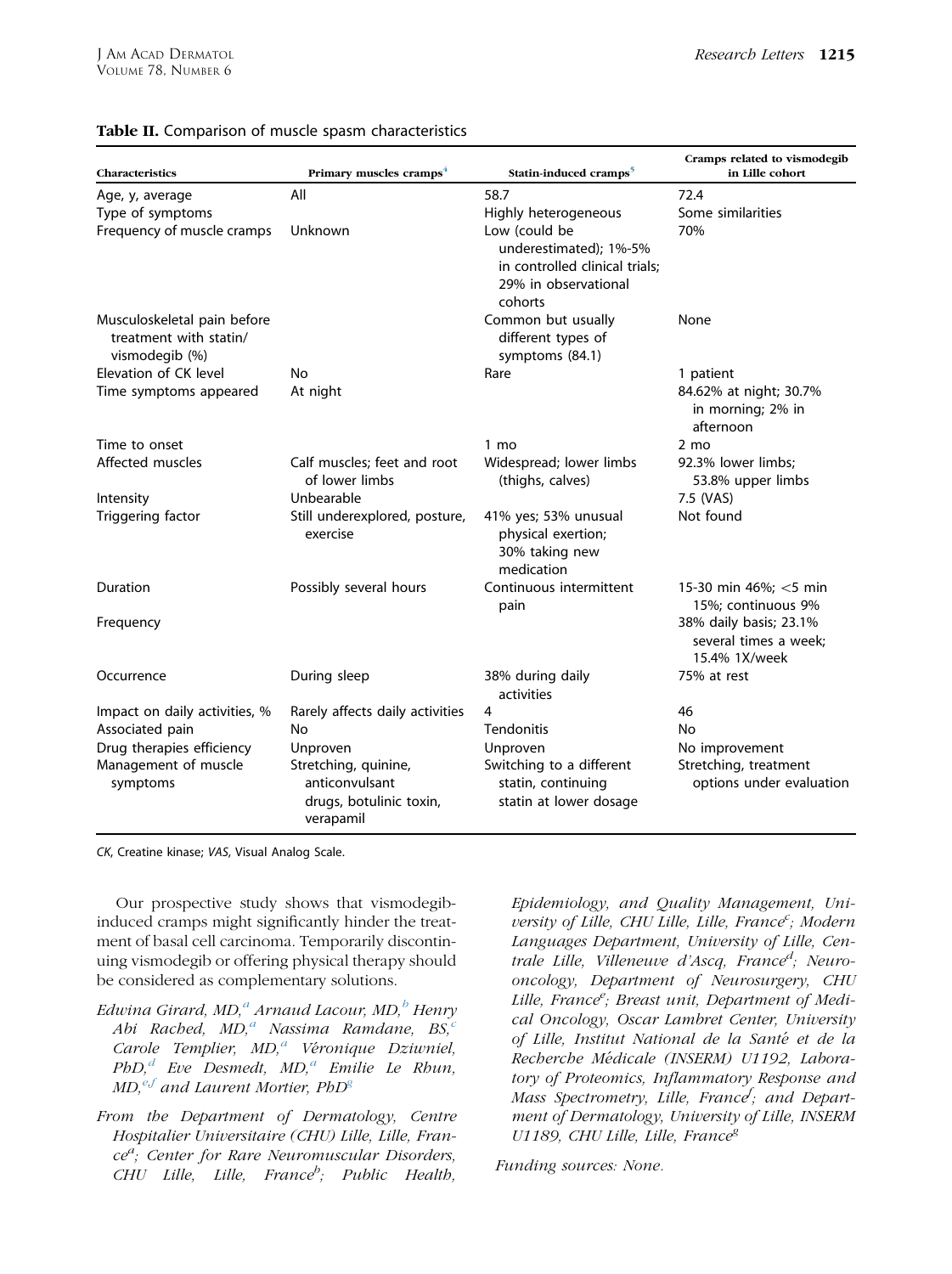<span id="page-3-0"></span>Conflicts of interest: Dr Mortier serves as an investigator and board member for Roche. All other authors have no conflicts of interest to report.

Reprints not available from the authors.

Correspondence to: Edwina Girard, MD, Service de Dermatologie H^opital Claude Huriez, 2 rue Michel Polonovski, 59037 Lille CEDEX, France

E-mail: [edwinainesgirard@gmail.com](mailto:edwinainesgirard@gmail.com)

#### **REFERENCES**

- 1. [Basset-Seguin N, Hauschild A, Grob J-J, et al. Vismodegib in](http://refhub.elsevier.com/S0190-9622(17)32744-5/sref1) [patients with advanced basal cell carcinoma \(STEVIE\): a](http://refhub.elsevier.com/S0190-9622(17)32744-5/sref1) [pre-planned interim analysis of an international, open-label](http://refhub.elsevier.com/S0190-9622(17)32744-5/sref1) trial. Lancet Oncol[. 2015;16\(6\):729-736](http://refhub.elsevier.com/S0190-9622(17)32744-5/sref1).
- 2. [Sekulic A, Migden MR, Lewis K, et al. Pivotal ERIVANCE basal](http://refhub.elsevier.com/S0190-9622(17)32744-5/sref2) [cell carcinoma \(BCC\) study: 12-month update of efficacy and](http://refhub.elsevier.com/S0190-9622(17)32744-5/sref2) [safety of vismodegib in advanced BCC.](http://refhub.elsevier.com/S0190-9622(17)32744-5/sref2) J Am Acad Dermatol. [2015;72\(6\):1021-1026.e8.](http://refhub.elsevier.com/S0190-9622(17)32744-5/sref2)
- 3. [Hallegraeff JM, van der Schans CP, de Ruiter R, de Greef MH.](http://refhub.elsevier.com/S0190-9622(17)32744-5/sref3) [Stretching before sleep reduces the frequency and severity of](http://refhub.elsevier.com/S0190-9622(17)32744-5/sref3) [nocturnal leg cramps in older adults: a randomised trial.](http://refhub.elsevier.com/S0190-9622(17)32744-5/sref3) J Physiother[. 2012;58\(1\):17-22.](http://refhub.elsevier.com/S0190-9622(17)32744-5/sref3)
- 4. [Miller TM, Layzer RB. Muscle cramps.](http://refhub.elsevier.com/S0190-9622(17)32744-5/sref4) Muscle Nerve. 2005;32(4): [431-442.](http://refhub.elsevier.com/S0190-9622(17)32744-5/sref4)
- 5. [Stroes ES, Thompson PD, Corsini A, et al. Statin-associated](http://refhub.elsevier.com/S0190-9622(17)32744-5/sref5) [muscle symptoms: impact on statin therapy—European Athero](http://refhub.elsevier.com/S0190-9622(17)32744-5/sref5)[sclerosis Society consensus panel statement on assessment,](http://refhub.elsevier.com/S0190-9622(17)32744-5/sref5) [aetiology and management.](http://refhub.elsevier.com/S0190-9622(17)32744-5/sref5) Eur Heart J. 2015;36(17):1012-1022.

<https://doi.org/10.1016/j.jaad.2017.11.045>

# The multidisciplinary tumor board for the management of cutaneous neoplasms: A national survey of academic medical centers



To the Editor: The multidisciplinary tumor board (MTB) is a meeting of various medical specialties to discuss the management of patients with cancer. In lung, esophageal, and head and neck cancers, tumor boards increase adherence to national treatment guidelines, decrease treatment delays, are educational, and instill the importance of multidisciplinary care early in training. $1-4$  However, little is known about the MTB for cutaneous neoplasms. This study assesses the structure, goals, and participation patterns of the MTB in a nationwide sample of academic dermatology centers.

Over 6 weeks, 3 requests to complete an online survey (Appendix 1 available at [http://www.jaad.](http://www.jaad.org) [org\)](http://www.jaad.org) were emailed to all 119 dermatology residency programs accredited by the Accreditation Counsel of Graduate Medical Education as of January 5, 2016.<sup>5</sup> The results are presented in Table I. Fifty of 119

# Table I. Tumor board characteristics

|                                                                 | No. | $\frac{0}{0}$ |
|-----------------------------------------------------------------|-----|---------------|
| Total programs with a MTB                                       | 42  | 84.0          |
| Single tumor board for all skin<br>cancers?                     | 23  | 54.8          |
| Separate tumor boards for some skin<br>cancers?                 | 19  | 45.2          |
| Which attending physicians are                                  |     |               |
| present at >50% MTBs?                                           |     |               |
| Dermatologic surgery                                            | 36  | 85.7          |
| General dermatology                                             | 30  | 71.4          |
| Surgical oncology                                               | 39  | 92.9          |
| Medical oncology                                                | 39  | 92.9          |
| Radiation oncology                                              | 35  | 83.3          |
| Pathology                                                       | 38  | 90.5          |
| Plastic surgery                                                 | 11  | 26.19         |
| Otolaryngology                                                  | 19  | 45.2          |
| Diagnostic radiology                                            | 14  | 33.3          |
| Other attendees at >50% MTBs?                                   |     |               |
| Community physicians                                            | 3   | 7.1           |
| Residents/fellows                                               | 37  | 88.1          |
| Medical students                                                | 18  | 42.9          |
| Midlevel providers                                              | 20  | 47.6          |
| Ancillary staff (eg, nurse/social<br>worker)                    | 18  | 42.9          |
| Do community physicians present<br>patients?                    |     |               |
| Yes                                                             | 6   | 14.3          |
| Are dermatology residents required to                           |     |               |
| attend?                                                         |     |               |
| Yes                                                             | 9   | 21.4          |
| Do patients attend?<br>Yes                                      | 4   | 9.5           |
| Can physicians at your center                                   |     |               |
| participate via videoconference?                                |     |               |
| Yes                                                             | 11  | 26.2          |
| Can outside physicians participate via<br>videoconference?      |     |               |
| Yes                                                             | 3   | 7.1           |
| Would you participate in a multi-                               |     |               |
| institution MTB via<br>videoconference?                         |     |               |
| Yes                                                             | 24  | 57.1          |
| Is there a notification process to<br>inform patients they were |     |               |
| discussed at a MTB?                                             |     |               |
| Yes                                                             | 23  | 54.8          |
| Are the reasons for case discussion                             |     |               |
| shared before the MTB?                                          |     |               |
| Yes                                                             | 25  | 59.5          |
| Is there a listserv of MTB participants                         |     |               |
| to allow for case discussion?                                   |     |               |
| Yes                                                             | 7   | 16.7          |
| No, but it would be useful                                      | 33  | 78.6          |
| No, and it would NOT be useful                                  | 2   | 4.8           |
| When do the meetings begin?                                     |     |               |
| Before 8 AM                                                     | 16  | 38.1          |
| 8 AM-noon                                                       | 6   | 14.3          |
|                                                                 |     |               |

Continued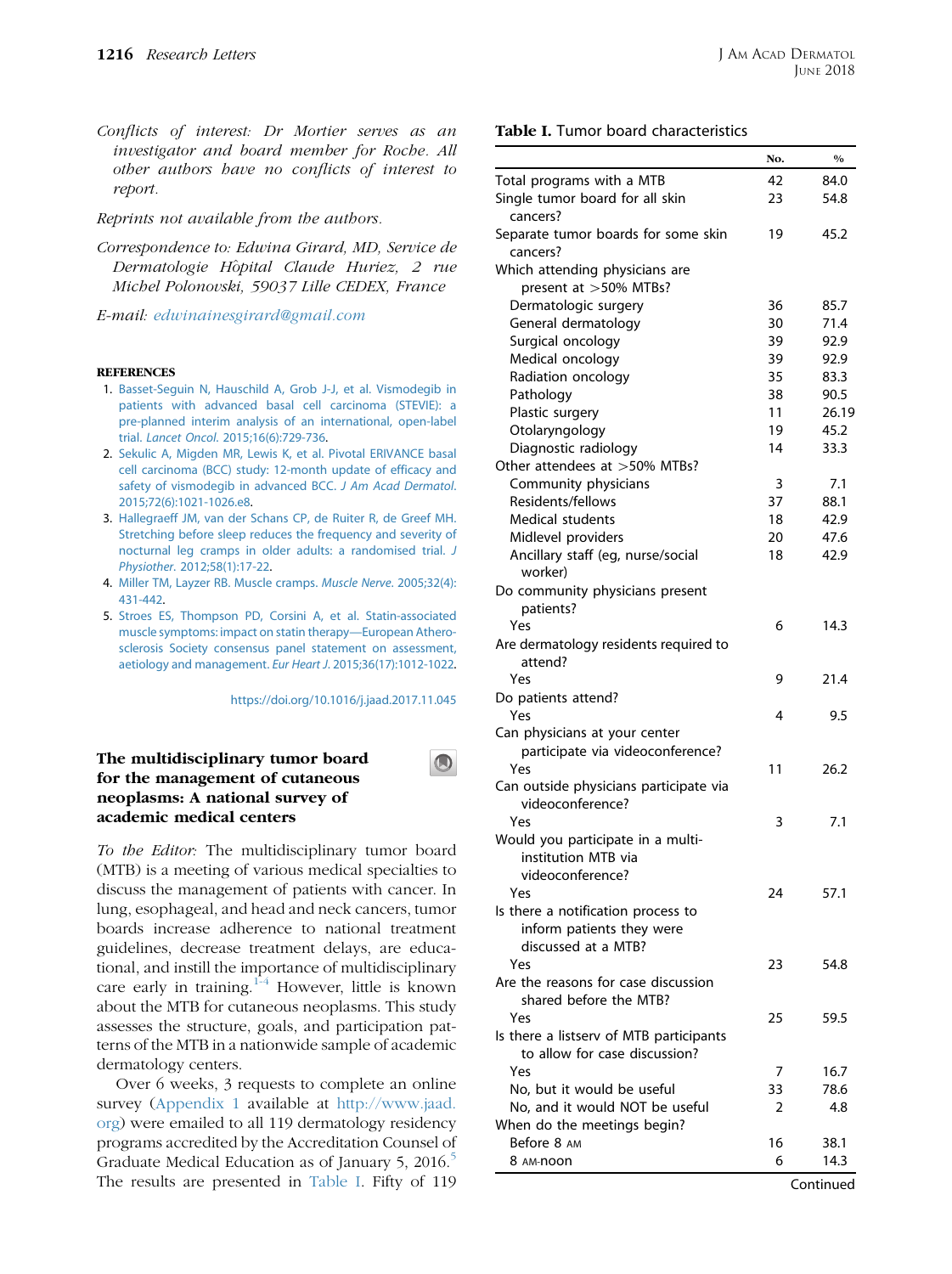## SUPPLEMENTARY APPENDIX

### Population of study

All patients were  $\geq 18$  years of age. All patients taking vismodegib in the Department of Dermatology of Lille Hospital were included. Diagnosis was confirmed by histologic examination. Patients were inoperable because of previous local treatment failure or extremely damaging treatment. Treatment with vismodegib was validated by a multidisciplinary team of plastic surgeons, dermatologists, radiotherapists, and medical oncologists. Patients with Gorlin syndrome were allowed to participate. Approval and waiver of informed consent in agreement with French regulations concerning such studies was obtained.

### Treatment and follow-up

Vismodegib was prescribed at a standard dosage regimen of 150 mg daily. Follow-up was performed by a dermatologist each month. Side effects were graded using the Common Terminology Criteria for Adverse Events v4.0: grade I was mild pain, grade II was pain interfering with instrumental activities of daily life, and grade III was pain interfering with basic activities of daily life. Standard blood tests revealing magnesium and creatine kinase (CK) levels were performed at each visit. The efficiency of muscle spasm treatments (magnesium, quinine) and the efficiency of physiotherapy were measured by recording changes in cramp Common Terminology Criteria for Adverse Events grades and patients' general impressions.

### Other results

No relationship between muscle spasms and high CK levels was identified. No variation in magnesium levels was observed in our patients. Four patients who were examined by a neurologist did not present with signs of neuropathy. We performed electromyograms on 2 patients with major muscle spasms and 1 patient with grade I muscle spasms. No sign of neuropathy was identified.

# The literature

Similar side effects have been reported with sonidegib—another hedgehog pathway inhibitor—in 51.9% of patients treated with a 200-mg dose and in 69.3% of patients treated with a 800-mg dose, suggesting a class effect. Similarly to vismodegib cases, muscle spasms were the main reason for frequent discontinuation of sonidegib treatment. $S<sup>1</sup>$  In other studies, magnesium therapy did not appear to be effective in the treatment of nighttime leg cramps either. ${}^{S2}$ Quinine (200-500 mg daily) does not seem to significantly reduce muscle spasms, and some countries have restricted its use because of the serious adverse effects it can cause.  $83$ 

#### SUPPLEMENTAL REFERENCES

- S1. [Dummer R, Guminski A, Gutzmer R, et al. The 12-month](http://refhub.elsevier.com/S0190-9622(18)30210-X/sref6) [analysis from basal cell carcinoma outcomes with](http://refhub.elsevier.com/S0190-9622(18)30210-X/sref6) [LDE225 treatment \(BOLT\): a phase II, randomized,](http://refhub.elsevier.com/S0190-9622(18)30210-X/sref6) [double-blind study of sonidegib in patients with](http://refhub.elsevier.com/S0190-9622(18)30210-X/sref6) [advanced basal cell carcinoma.](http://refhub.elsevier.com/S0190-9622(18)30210-X/sref6) J Am Acad Dermatol. [2016;75\(1\):113-125.e5.](http://refhub.elsevier.com/S0190-9622(18)30210-X/sref6)
- S2. [Sebo P, Cerutti B, Haller DM. Effect of magnesium therapy on](http://refhub.elsevier.com/S0190-9622(17)32754-8/sref7) [nocturnal leg cramps: a systematic review of randomized](http://refhub.elsevier.com/S0190-9622(17)32754-8/sref7) [controlled trials with meta-analysis using simulations.](http://refhub.elsevier.com/S0190-9622(17)32754-8/sref7) Fam Pract[. 2014;31\(1\):7-19.](http://refhub.elsevier.com/S0190-9622(17)32754-8/sref7)
- S3. [El-Tawil S, Al Musa T, Valli H, et al. Quinine for muscle](http://refhub.elsevier.com/S0190-9622(17)32754-8/sref8) [cramps. In: Cochrane Neuromuscular Group, ed.](http://refhub.elsevier.com/S0190-9622(17)32754-8/sref8) Cochrane [Database of Systematic Reviews](http://refhub.elsevier.com/S0190-9622(17)32754-8/sref8). Chichester, UK: John Wiley & [Sons, Ltd; 2015](http://refhub.elsevier.com/S0190-9622(17)32754-8/sref8).